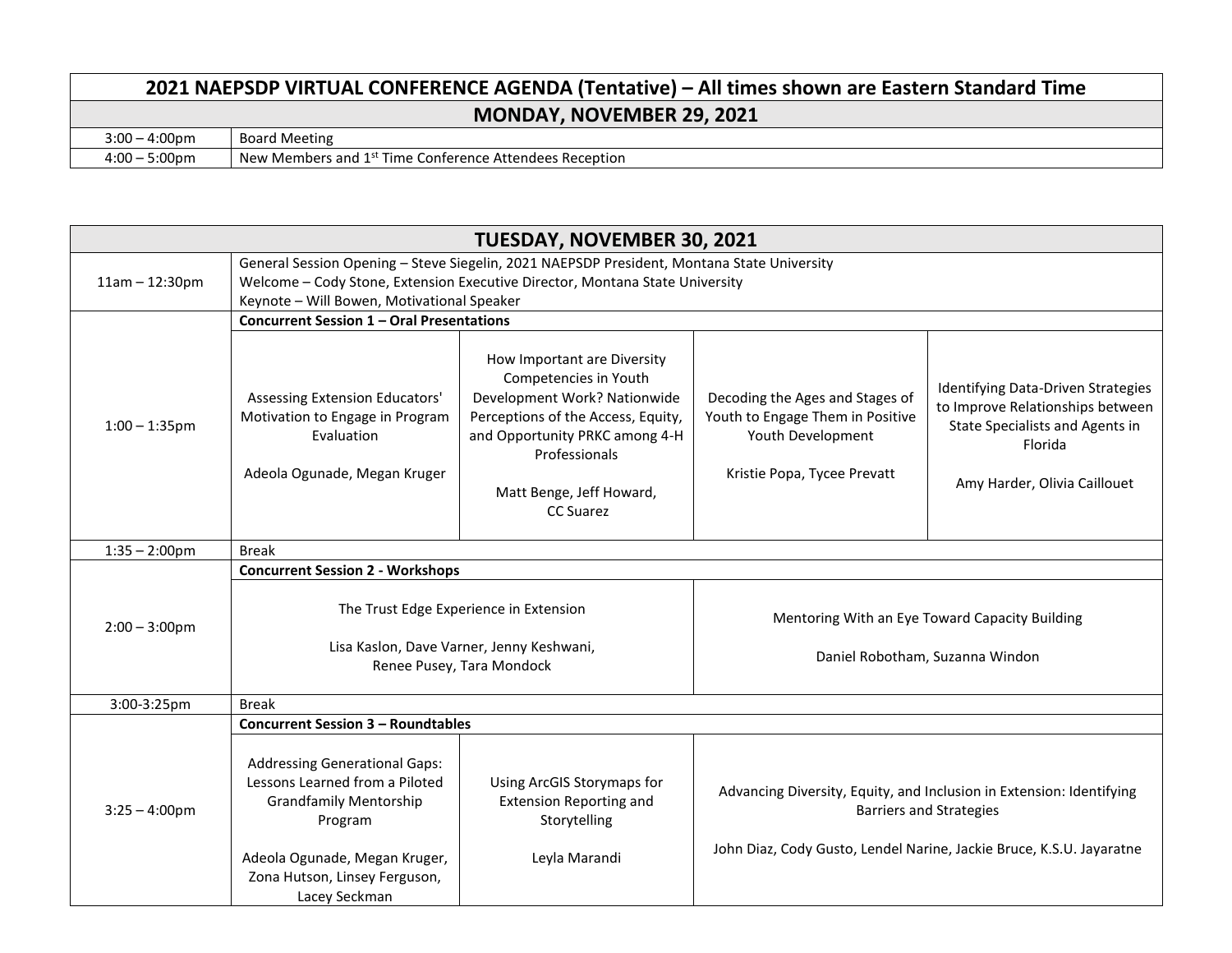4:15 – 5:15pm Happy Hour

| <b>WEDNESDAY, DECEMBER 1, 2021</b> |                                                                                                                                                                                                                                                                                                                                    |                                                                                                                                                                                                                                 |                                                                                                                                                                                                                                                                             |                                                                                                                                                                                                                                                                                    |  |
|------------------------------------|------------------------------------------------------------------------------------------------------------------------------------------------------------------------------------------------------------------------------------------------------------------------------------------------------------------------------------|---------------------------------------------------------------------------------------------------------------------------------------------------------------------------------------------------------------------------------|-----------------------------------------------------------------------------------------------------------------------------------------------------------------------------------------------------------------------------------------------------------------------------|------------------------------------------------------------------------------------------------------------------------------------------------------------------------------------------------------------------------------------------------------------------------------------|--|
| $11:00 - 11:45am$                  | Keynote - Matthew Sowcik, Assistant Professor of Leadership Education, University of Florida                                                                                                                                                                                                                                       |                                                                                                                                                                                                                                 |                                                                                                                                                                                                                                                                             |                                                                                                                                                                                                                                                                                    |  |
| $11:45am - 12:00pm$                | <b>BREAK</b>                                                                                                                                                                                                                                                                                                                       |                                                                                                                                                                                                                                 |                                                                                                                                                                                                                                                                             |                                                                                                                                                                                                                                                                                    |  |
|                                    | <b>Concurrent Session 4 - Oral Presentations</b>                                                                                                                                                                                                                                                                                   |                                                                                                                                                                                                                                 |                                                                                                                                                                                                                                                                             |                                                                                                                                                                                                                                                                                    |  |
| $12:00 - 12:35$ pm                 | Building Buy-in: DEI curriculum<br>development for an Extension<br>leadership team<br>Kristi Farner, Rochelle Sapp,<br>Karen Argabright                                                                                                                                                                                            | <b>CART: An Evaluation Shopping</b><br>Experience<br>Teresa McCoy, Debby Lewis,<br>Brian Butler, Tim Byrne                                                                                                                      | <b>Building Extension Agent</b><br>Capacity in Instructional and<br><b>Communication Technology</b><br>Implementation: A Digital Field<br><b>Experience Training Program</b><br>Peyton N. Beattie, Jamie Loizzo,<br>Matt Benge, Nick Place,<br>Glenn D. Israel, Traci Irani | Process to Assess Influence of<br><b>Extension Conference on</b><br>Employees' Psychological States<br>Marina Denny, Martha Ann Ellard                                                                                                                                             |  |
| $12:35 - 1:00$ pm                  | <b>Break</b>                                                                                                                                                                                                                                                                                                                       |                                                                                                                                                                                                                                 |                                                                                                                                                                                                                                                                             |                                                                                                                                                                                                                                                                                    |  |
| $1:00 - 2:00$ pm                   | Concurrent Session 5 - Posters & Lightning Talks<br>Looking Forward: Integrating<br>Virtual Programming into Long-<br>term Program Plans<br>Krista Stump<br>Using Open-Ended Questions to<br>Improve Data Quality When<br><b>Using Paid Survey Panels</b><br>Mikey Hughes, Amy Harder,<br>Matt Benge, Glenn Israel,<br>Diane Craig | <b>Shattering Myths: Gay People ARE</b><br>Involved in 4-H and Extension<br>Programming<br>Jeff Howard, Teresa McCoy<br>A Comparison of Extension<br>Mentor Behaviors Between 2019<br>and 2021<br>Sydney Whitehurst, Amy Harder | Circling Back Around on the<br>Approach on Extension Impacts<br>Diane Mashburn<br>The 'Who' of Extension<br><b>Professional Turnover</b><br>Matt Benge, Amy Harder                                                                                                          | <b>Extension Continues During a</b><br>Pandemic: Adapting to<br><b>Technology Based Program</b><br>Delivery<br>Jeff Howard, Amy Rhodes<br>Utilizing GIS to Determine Area of<br>Interest for a COVID-19 Vaccine<br><b>Education Grant Proposal</b><br>Tia M. Gregory, Laura Downey |  |
| $2:00 - 2:15$ pm                   | <b>Break</b>                                                                                                                                                                                                                                                                                                                       |                                                                                                                                                                                                                                 |                                                                                                                                                                                                                                                                             |                                                                                                                                                                                                                                                                                    |  |
|                                    | <b>Concurrent Session 6 - Workshops</b>                                                                                                                                                                                                                                                                                            |                                                                                                                                                                                                                                 |                                                                                                                                                                                                                                                                             |                                                                                                                                                                                                                                                                                    |  |
| $2:15 - 3:15$ pm                   | <b>Managing for Stress</b><br>Suzanna Windon, Carolyn Henzi                                                                                                                                                                                                                                                                        |                                                                                                                                                                                                                                 | Moving Extension Forward with Practical Applications of Diversity and<br>Inclusion<br>Craig Rotter, Dawn Burton                                                                                                                                                             |                                                                                                                                                                                                                                                                                    |  |
| 3:15-3:30pm                        | <b>Break</b>                                                                                                                                                                                                                                                                                                                       |                                                                                                                                                                                                                                 |                                                                                                                                                                                                                                                                             |                                                                                                                                                                                                                                                                                    |  |
| 3:30-4pm                           | <b>Concurrent Session 7 - Roundtables</b>                                                                                                                                                                                                                                                                                          |                                                                                                                                                                                                                                 |                                                                                                                                                                                                                                                                             |                                                                                                                                                                                                                                                                                    |  |